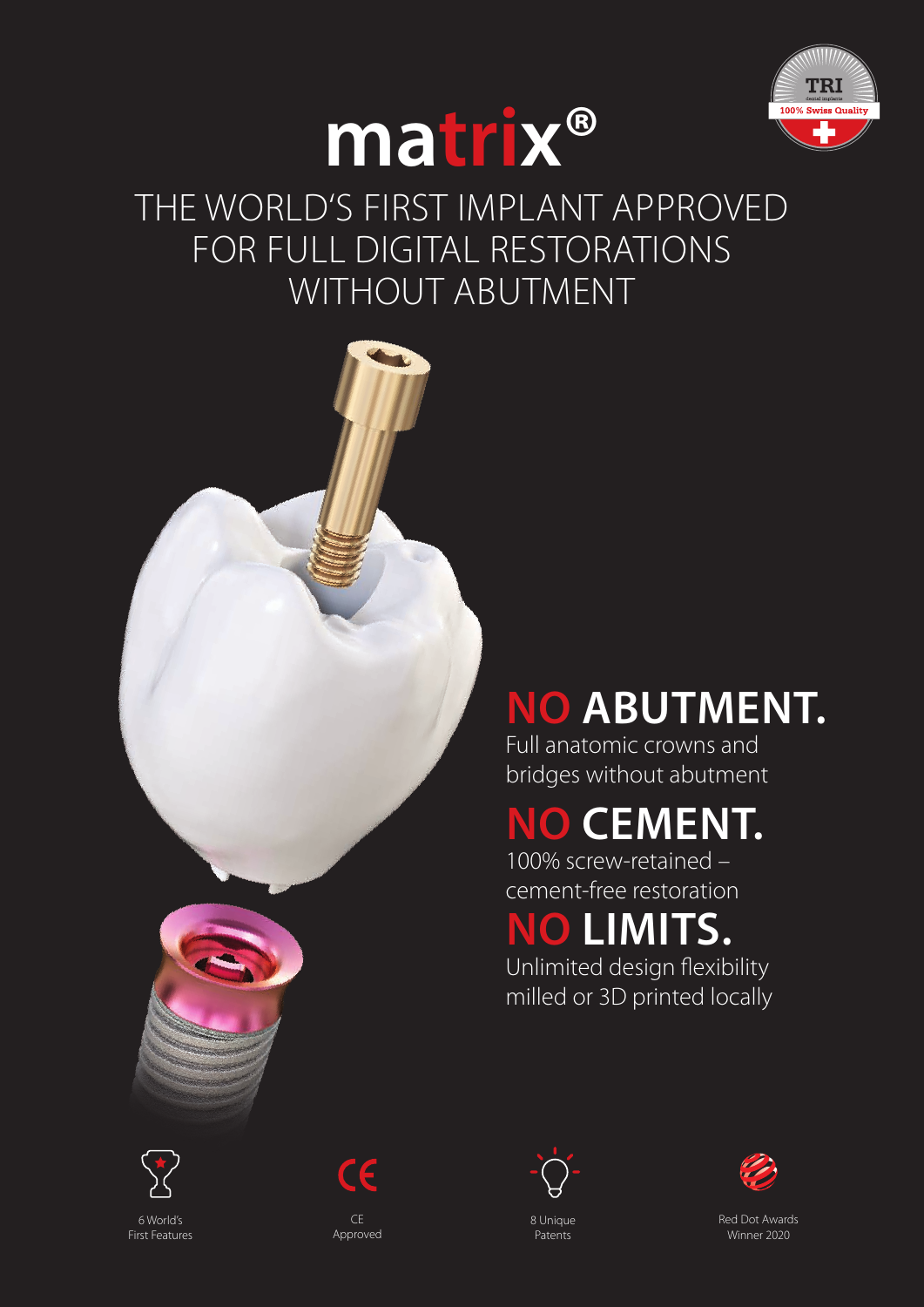## **Explore the unique benefits of the matrix®**

#### IMPROVED ESTHETICS

- Natural colour with zirconium directly on implant
- Unlimited emergence profile design
- Customized healing collars and same emergency as final crown
- Angulated screw-channel up to 20°







#### BETTER QUALITY

- No usage of cement
- 100% screw retained restorations
- No risk of debonding
- Minimalize risk for periimplantitis
- Material and indication flexibility

## ULTIMATE SIMPLICITY

- Up to 100 degrees between implants
- Less components used
- Angulated screw-channel up to 20°



- Material and inventory cost savings, due to elimination of abutment and cement
- Chair and Lab time savings











- Open Interface to leading technology partners in digital dentistry
- Lab Side
- Chair Side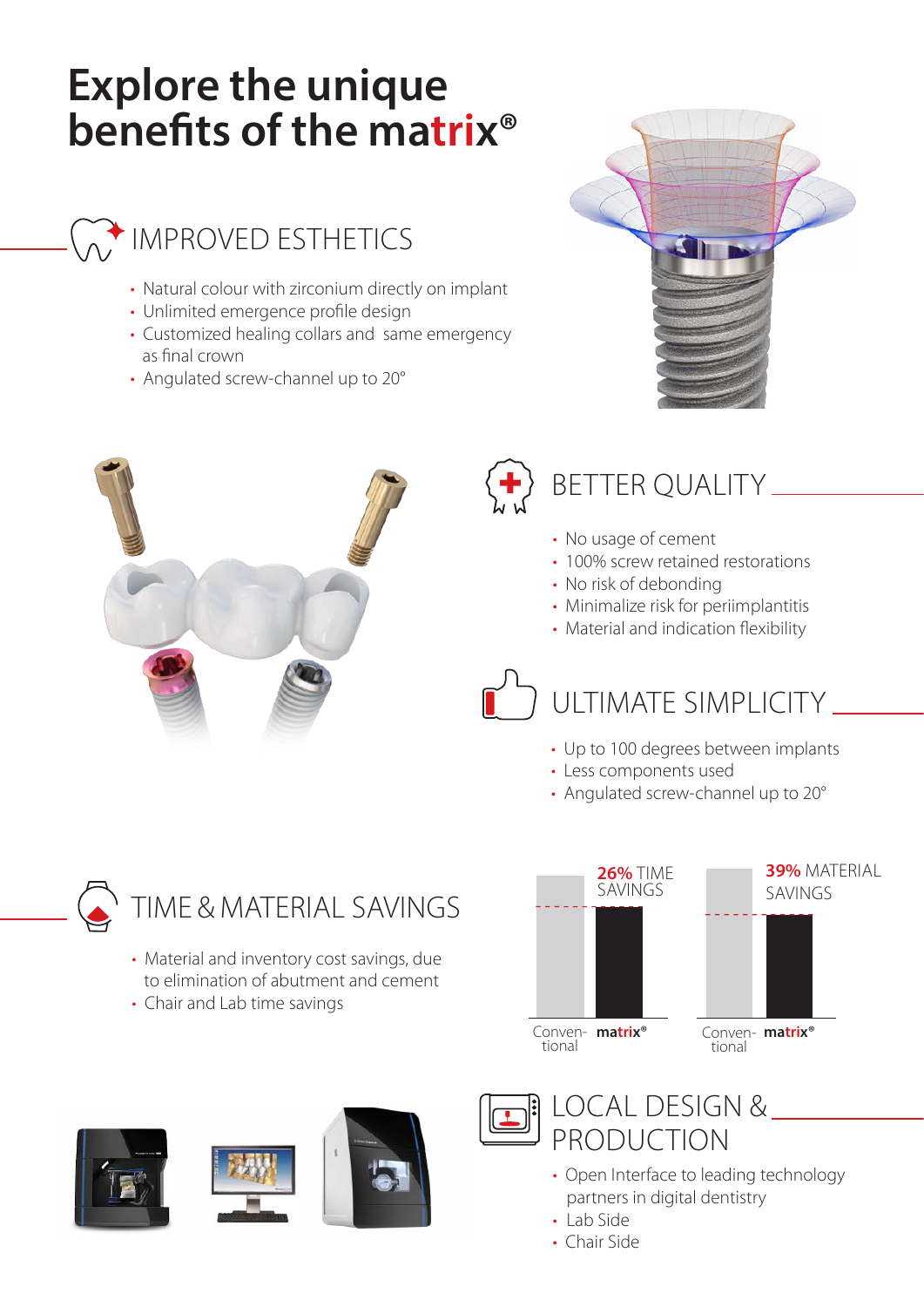# **matrix® in one day**

IMMEDIATE PLACEMENT CASES

#### SINGLE CROWN MILLED FROM PMMA AT THE UNIVERSITY OF ZURICH









**15:00** Placement of a single **matrix®** Tissue- Level implant

**15:30** I.O. Scan

**16:30** Insertion of PMMA provisional crown

#### INDIVIDUALIZED HEALING COLLAR BY DR. RAMÓN GÓMEZ MEDA



Placement of a **matrix®** Tissue- Level implant

A patient-specific healing collar milled chairside with an Amann Girrbach milling machine

The patient-specific healing collar in-situ

#### FULL-DIGITAL MODEL-FREE WORKFLOW FOR AN EDENTULOUS PATIENT



10 **matrix®** Bone-Level implants place with great angulations (>70 degrees) in the morning



Immediate upper and lower IO scan after surgery



Milling of upper and lower PMMA provisional over lunchtime without abutments, without model – 100% cement-free and digital. Happy patient in the afternoon